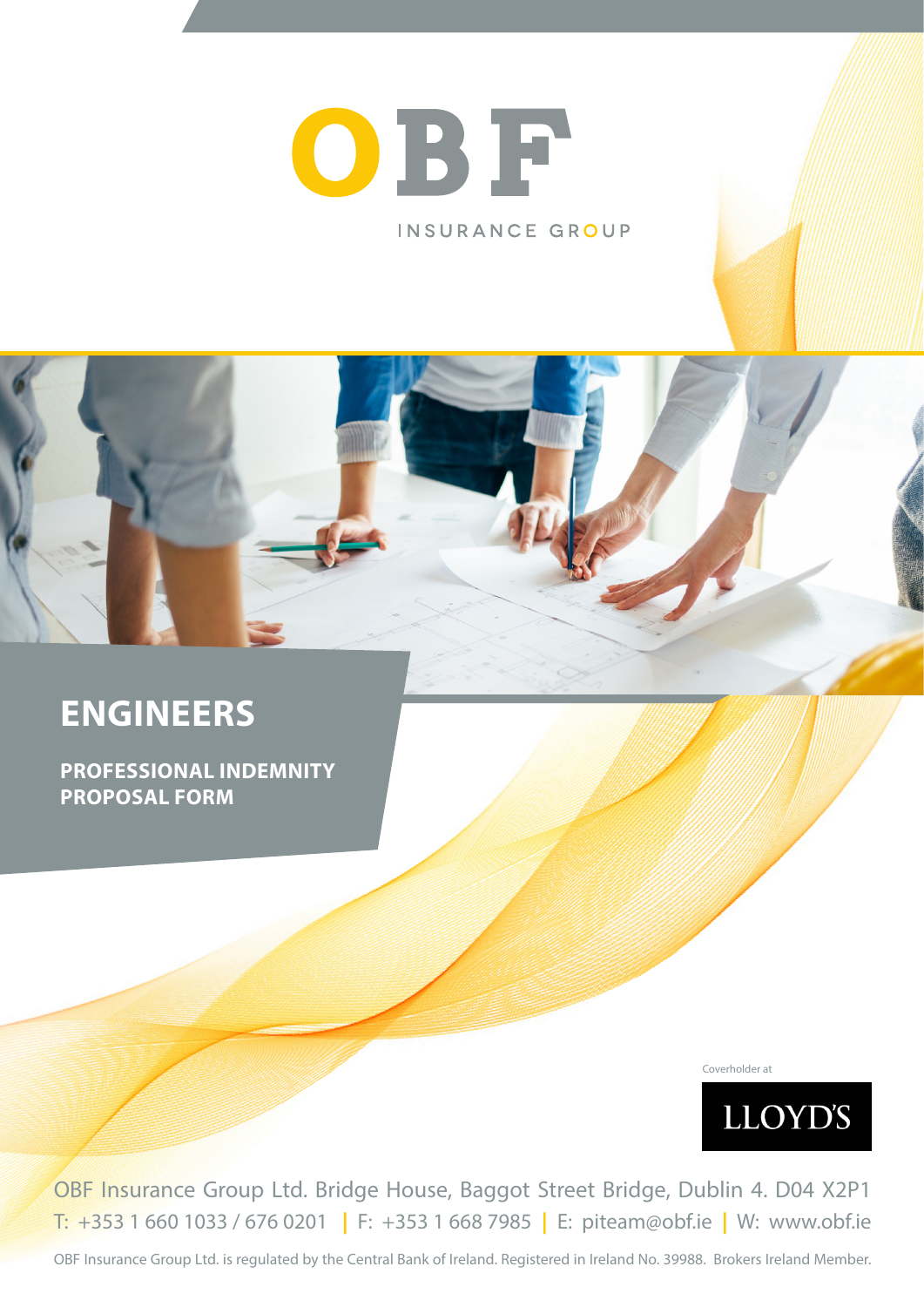# **Please Note:**

- This is a proposal for a contract of insurance, in which 'proposer' or 'you/your' means the individual, company, partnership, limited liability partnership, organisation or association proposing cover.
- This is a proposal form for a policy relating to claims made against the Insured during the period of the policy only – CLAIMS MADE.
- OBF Insurance Group Ltd. draws your attention to the importance of answering all questions honestly and with reasonable care. The answers you give us must be true and complete. This is for your protection because, if you do not give us full and complete information, a claim under your policy could be declined or your cover cancelled. You should also advise us of any material changes in your circumstances which might alter the subject matter of the policy or the nature of the risk being insured. If you do not advise us of such changes, cover under the policy may be lost.
- The proposal form must be fully completed, signed and dated by a person who is of legal capacity and has the authorisation to request this insurance for the Proposer.
- This form does not bind the Proposer but will form part of the Insurance contract if taken up.

### **Please supply the following additional information:**

- Company Brochure
- CVs of Principals
- Copy of Standard Contract Terms and Conditions (if applicable)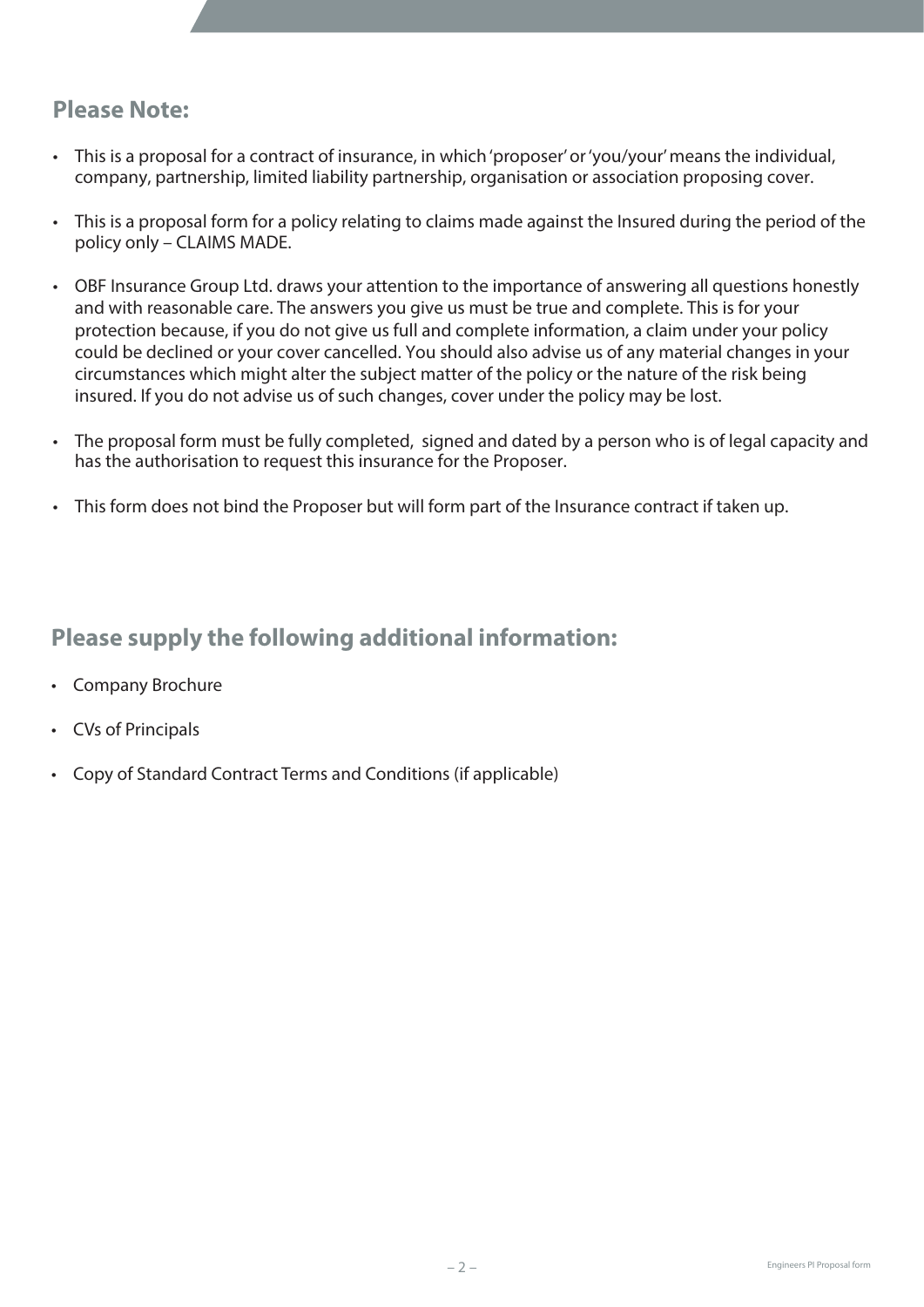# **DETAILS OF THE PROPOSER**

### **1.** Name(s) of the Firm(s):

| 2. Address(es):                  |                                |                               |  |
|----------------------------------|--------------------------------|-------------------------------|--|
|                                  |                                |                               |  |
| 3. Website:                      |                                |                               |  |
| 4. Email address:                |                                |                               |  |
| 5. Phone No:                     | 6. Establishment Date of Firm: |                               |  |
| 7. Please state total number of: | Principals/Partners/Directors: | <b>Other Technical Staff:</b> |  |
|                                  | Qualified Staff:               | Administrative/Other:         |  |

### **8.** a) Details of all Directors/Partners/Principals:

| <b>Partners/Principals</b> | <b>Qualifications</b> | <b>Date Qualified</b> | <b>How long a Director,</b><br><b>Partner, Principal of</b><br>this firm/company |
|----------------------------|-----------------------|-----------------------|----------------------------------------------------------------------------------|
|                            |                       |                       |                                                                                  |
|                            |                       |                       |                                                                                  |
|                            |                       |                       |                                                                                  |
|                            |                       |                       |                                                                                  |
|                            |                       |                       |                                                                                  |

### b) Details of Consultants/Qualified Staff:

| <b>Full Name of all Consultants</b>                                   | <b>Age &amp; Qualifications</b> | <b>Date Qualified</b> |  | <b>How long a Consultant</b><br>to this firm/company |  |
|-----------------------------------------------------------------------|---------------------------------|-----------------------|--|------------------------------------------------------|--|
|                                                                       |                                 |                       |  |                                                      |  |
|                                                                       |                                 |                       |  |                                                      |  |
|                                                                       |                                 |                       |  |                                                      |  |
|                                                                       |                                 |                       |  |                                                      |  |
|                                                                       |                                 |                       |  |                                                      |  |
| 9. a) Has the Name of the Proposer ever been changed?                 |                                 | Yes                   |  | No                                                   |  |
| b) Has any other practice or business amalgamated or merged with you? | Yes                             | No                    |  |                                                      |  |
| c) Have you purchased any other practice or business?                 | Yes                             | No                    |  |                                                      |  |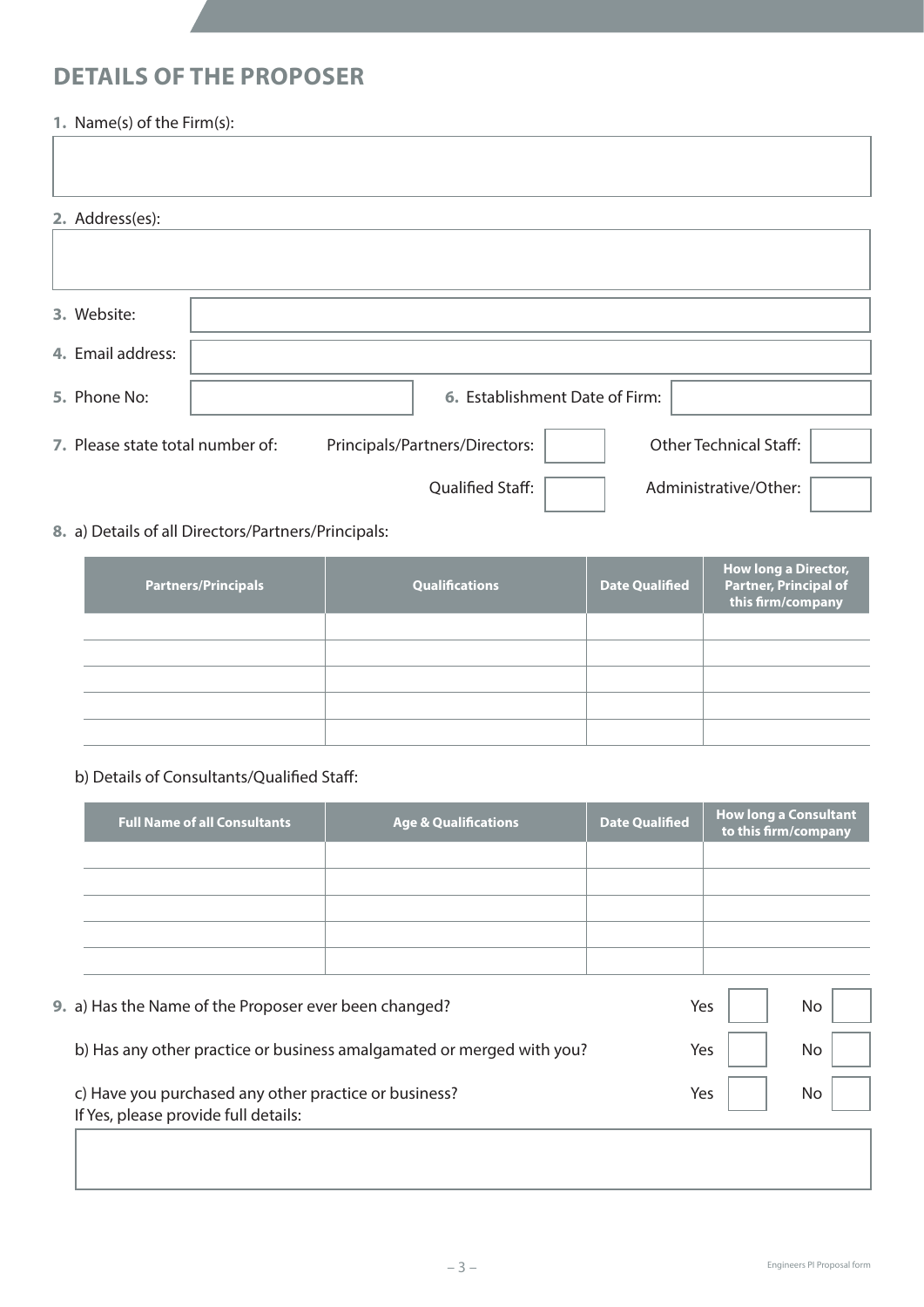| - 4 - | Engineers PI Proposal form |
|-------|----------------------------|
|-------|----------------------------|

- **10.** Is cover required for any Partner's liability prior to joining the firm? Yes Yes No If Yes, please provide Name of Partner, Name of Previous Firm and Date at which the Partner joined the above firm:
- **11.** If the Proposer is a sole practitioner, what procedures are in place for periods of absence from the office or illness? Please provide full details:
- **12.** Please list the professional, regulatory bodies, trade associations or societies to which you belong:

| 13. a) Is any Partner/Director or Employee allowed to sign cheques on his/her<br>signature alone?                                           | Yes<br>No |
|---------------------------------------------------------------------------------------------------------------------------------------------|-----------|
| If Yes, up to what amount?                                                                                                                  |           |
| b) How often are the entries on the Cash Book reconciled against the Bank<br>Statements by a senior person, other than the head bookkeeper? |           |
| c) Has the Proposer ever sustained any loss through fraud or dishonesty<br>of any employee?                                                 | Yes<br>No |
| If Yes, please provide full details:                                                                                                        |           |
|                                                                                                                                             |           |
|                                                                                                                                             |           |
|                                                                                                                                             |           |

# **DETAILS OF ACTIVITIES/INCOME/FEES**

**1.** a) Please provide the details of your gross fees:

|             | <b>Last Financial Year</b> |  |  | <b>Current Financial Year</b> |  |  |  | <b>Estimate for Next Financial Year</b> |  |  |  |  |  |
|-------------|----------------------------|--|--|-------------------------------|--|--|--|-----------------------------------------|--|--|--|--|--|
|             |                            |  |  |                               |  |  |  |                                         |  |  |  |  |  |
| Gross Fee   |                            |  |  |                               |  |  |  |                                         |  |  |  |  |  |
| Maximum Fee |                            |  |  |                               |  |  |  |                                         |  |  |  |  |  |
| Average Fee |                            |  |  |                               |  |  |  |                                         |  |  |  |  |  |
|             |                            |  |  |                               |  |  |  |                                         |  |  |  |  |  |

 b) Financial Year End: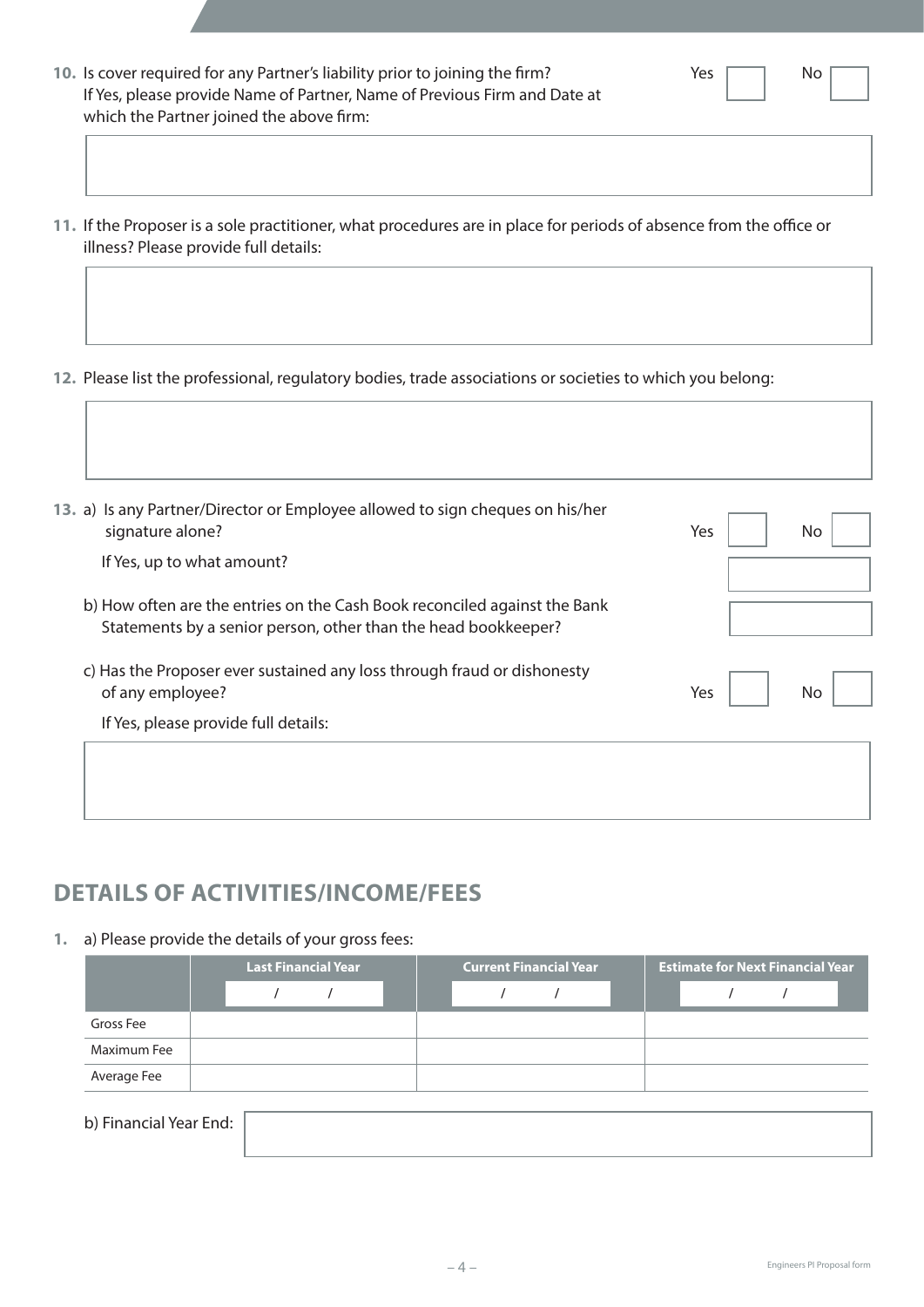**2.** a) Please provide a percentage split of your income by geographical area:

|                                            | % of Gross Fees |
|--------------------------------------------|-----------------|
| <b>Domestic Contracts</b>                  |                 |
| <b>UK Contracts</b>                        |                 |
| <b>EU Contracts</b>                        |                 |
| USA/Canada (Subject to non USA/Canada Law) |                 |
| USA/Canada (Subject to USA/Canada Law)     |                 |
| Rest of the World Contracts                |                 |

 b) If overseas work is carried out, please list the countries in which services are performed:

 c) Please state how overseas work is/will be controlled and advise the jurisdiction under the contracts and value:

**3.** Please list the Proposer's six largest contracts in the last five years (including where the end product of such work is carried out overseas):

| <b>Client</b> | <b>Territory</b> | Description of<br>Professional Services | <b>Total</b><br><b>Contract</b><br>Value | <b>Your</b><br><b>Fees</b> | <b>Start</b><br><b>Date</b> | <b>End</b><br><b>Date</b> |
|---------------|------------------|-----------------------------------------|------------------------------------------|----------------------------|-----------------------------|---------------------------|
|               |                  |                                         |                                          |                            |                             |                           |
|               |                  |                                         |                                          |                            |                             |                           |
|               |                  |                                         |                                          |                            |                             |                           |
|               |                  |                                         |                                          |                            |                             |                           |
|               |                  |                                         |                                          |                            |                             |                           |
|               |                  |                                         |                                          |                            |                             |                           |

**4.** Please confirm the percentage split of your income by geographical area in Ireland:

| Area | $\Omega$ |
|------|----------|
|      |          |
|      |          |
|      |          |
|      |          |

**5.** If other non domestic income, please specify area(s)/country(s) and corresponding percentage:

|  | <b>Area</b>                                                                 | $\frac{0}{0}$ |
|--|-----------------------------------------------------------------------------|---------------|
|  |                                                                             |               |
|  |                                                                             |               |
|  |                                                                             |               |
|  |                                                                             |               |
|  | 6. Are the Proposer's current Six largest projects progressing to timescale |               |
|  | and budget, with no significant unresolved issues?<br>Yes                   | Nο            |
|  | If No, please provide full details:                                         |               |
|  |                                                                             |               |
|  |                                                                             |               |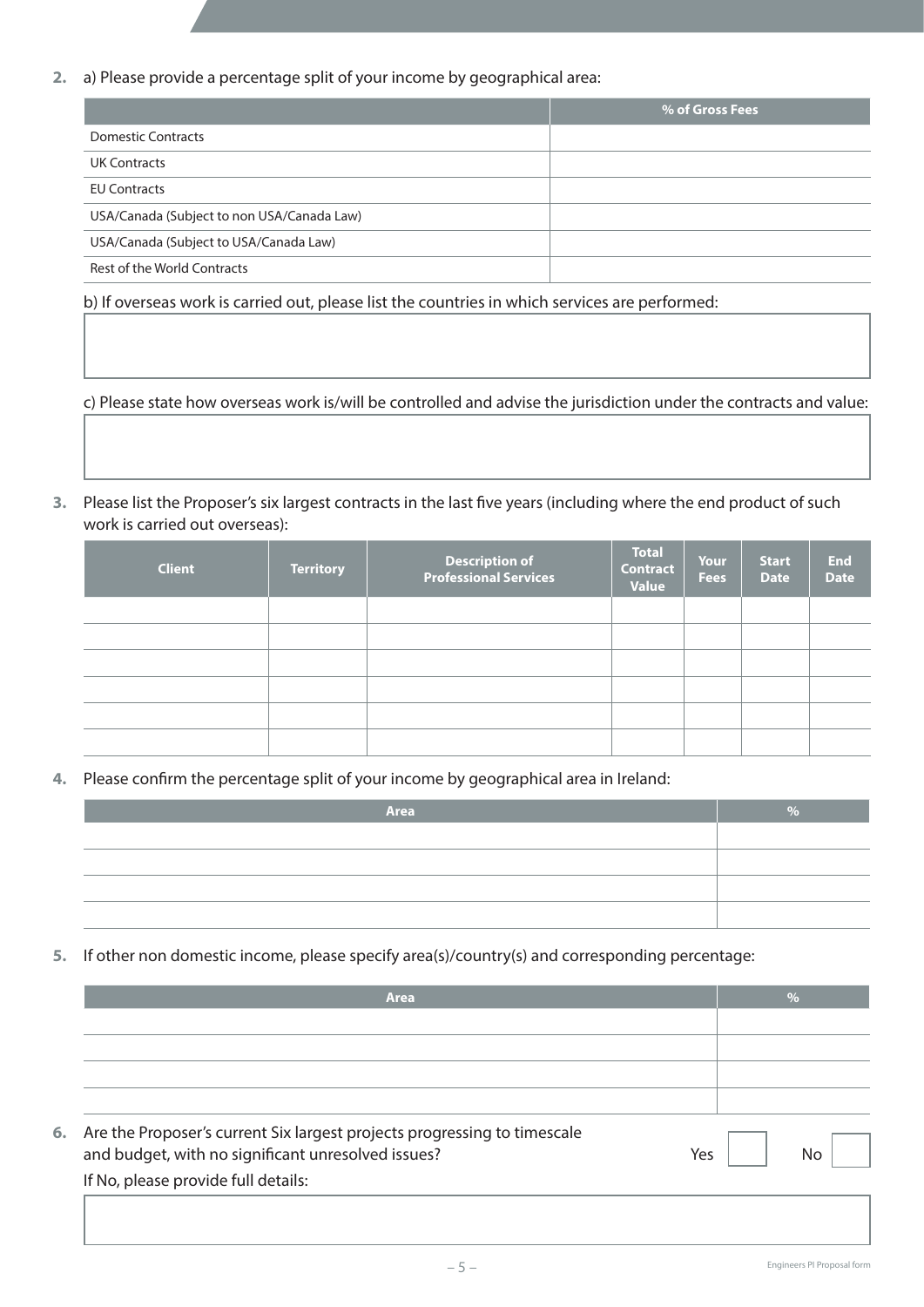| 7. | What percentage of your gross fees was derived in the last financial year<br>from your largest client?                 |             |               |
|----|------------------------------------------------------------------------------------------------------------------------|-------------|---------------|
|    | 8. Has the proposer undertaken any Rail related contracts in the last 6 years?<br>If Yes, please provide full details: | Yes $\vert$ | $\mathsf{No}$ |

**9.** Please give details of the three largest contracts to be undertaken in the forthcoming year:

| <b>Client</b> | <b>Territory</b> | <b>Description of</b><br><b>Professional Services</b> | <b>Total</b><br><b>Contract</b><br><b>Value</b> | <b>Your</b><br><b>Fees</b> | <b>Start</b><br><b>Date</b> | <b>End</b><br><b>Date</b> |
|---------------|------------------|-------------------------------------------------------|-------------------------------------------------|----------------------------|-----------------------------|---------------------------|
|               |                  |                                                       |                                                 |                            |                             |                           |
|               |                  |                                                       |                                                 |                            |                             |                           |
|               |                  |                                                       |                                                 |                            |                             |                           |

### **10.** a) Please provide a split of activities in the previous financial year:

| <b>Activity</b>                                  | Ireland - % | <b>Elsewhere %</b> |
|--------------------------------------------------|-------------|--------------------|
| Nuclear Engineering                              |             |                    |
| Chemical/Petrochemical                           |             |                    |
| Geotechnical                                     |             |                    |
| Setting                                          |             |                    |
| Marine Engineering                               |             |                    |
| Project Management                               |             |                    |
| <b>Structural Surveying</b>                      |             |                    |
| <b>Structural Engineering</b>                    |             |                    |
| Civil Engineering                                |             |                    |
| Design - No Supervision                          |             |                    |
| Interior Design - Structural                     |             |                    |
| Planning Supervision                             |             |                    |
| Project Co-Ordination                            |             |                    |
| Mechanical                                       |             |                    |
| Draughting                                       |             |                    |
| Client/Employer Representation                   |             |                    |
| Landscape - Hard                                 |             |                    |
| Heat/Vent/Air-Con/Electrical                     |             |                    |
| <b>Quantity Surveying</b>                        |             |                    |
| Feasibility/Town Planning                        |             |                    |
| Soil Lab Analysis                                |             |                    |
| Interior Design - No Supervision                 |             |                    |
| Other work - Please Specify details & profession |             |                    |
| <b>TOTAL (100%)</b>                              |             |                    |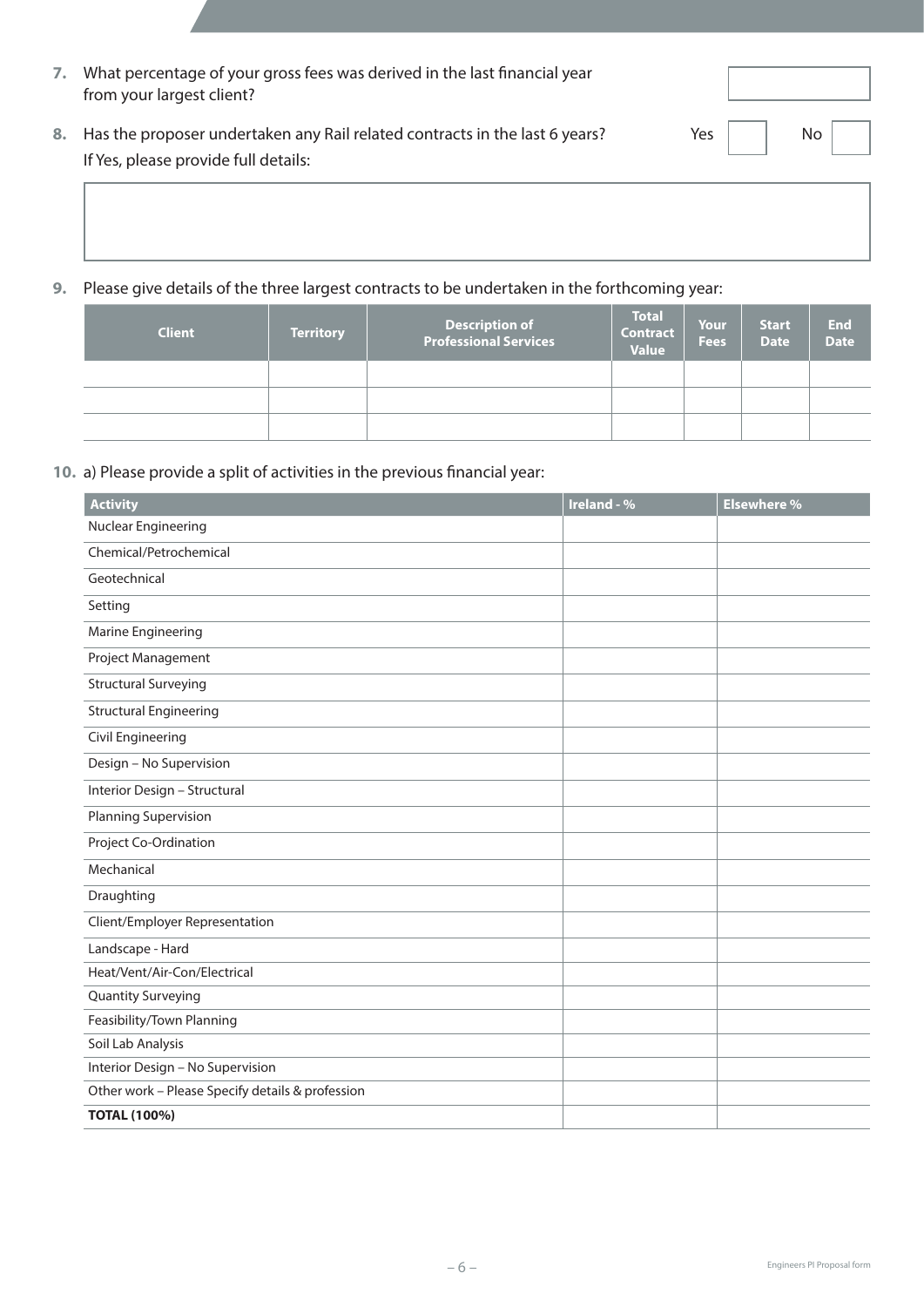| 11. Planning Supervision<br>a) Does the Company plan to offer Planning Supervisor Services as provided by<br>the Construction (Design and Management) Regulations? | Yes | N <sub>o</sub> |
|--------------------------------------------------------------------------------------------------------------------------------------------------------------------|-----|----------------|
| b)Please describe the service that the Proposer intends to offer in this connection:                                                                               |     |                |
|                                                                                                                                                                    |     |                |
|                                                                                                                                                                    |     |                |
|                                                                                                                                                                    |     |                |
| c) Have these tasks been allotted to specific staff?                                                                                                               | Yes | No.            |
| adequately experienced in relevant health and safety aspects?                                                                                                      |     |                |
| d) What steps have been taken to ensure that any staff undertaking the role of a Planning Supervisor are                                                           |     |                |
|                                                                                                                                                                    |     |                |
| e) Have or will those staff who will undertake Planning Supervisors duties<br>attended specific CDM courses?                                                       | Yes | No.            |

**12.** Please indicate the approximate percentage of the total fee the Proposer derives from work where the main contract or interest is:

|                                                        | $\frac{0}{0}$ |
|--------------------------------------------------------|---------------|
| <b>Commercial Offices and Shopping Centres</b>         |               |
| <b>Bridges and/or Tunnels</b>                          |               |
| Dams and/or Mines                                      |               |
| Harbours and/or Jetties and/or Off-Shore installations |               |
| Chemical, Petrochemical and Refineries                 |               |
| Housing Schemes (2-3 floors)                           |               |
| High Rise Building (above 5 floors)                    |               |
| Sewerage Scheme                                        |               |
| Foundations and Underpinning                           |               |
| Retail                                                 |               |
| <b>Water Schemes</b>                                   |               |
| Nuclear or Atomic Projects                             |               |
| Leisure, Sport and Amusement                           |               |
| Schools, Hospitals, Municipal Buildings                |               |
| Industrialised Systems Buildings                       |               |
| Airports, Railways                                     |               |
| Roads, Highways or Motorways                           |               |
| <b>Retail/Business Parks</b>                           |               |
| <b>TOTAL</b>                                           | 100%          |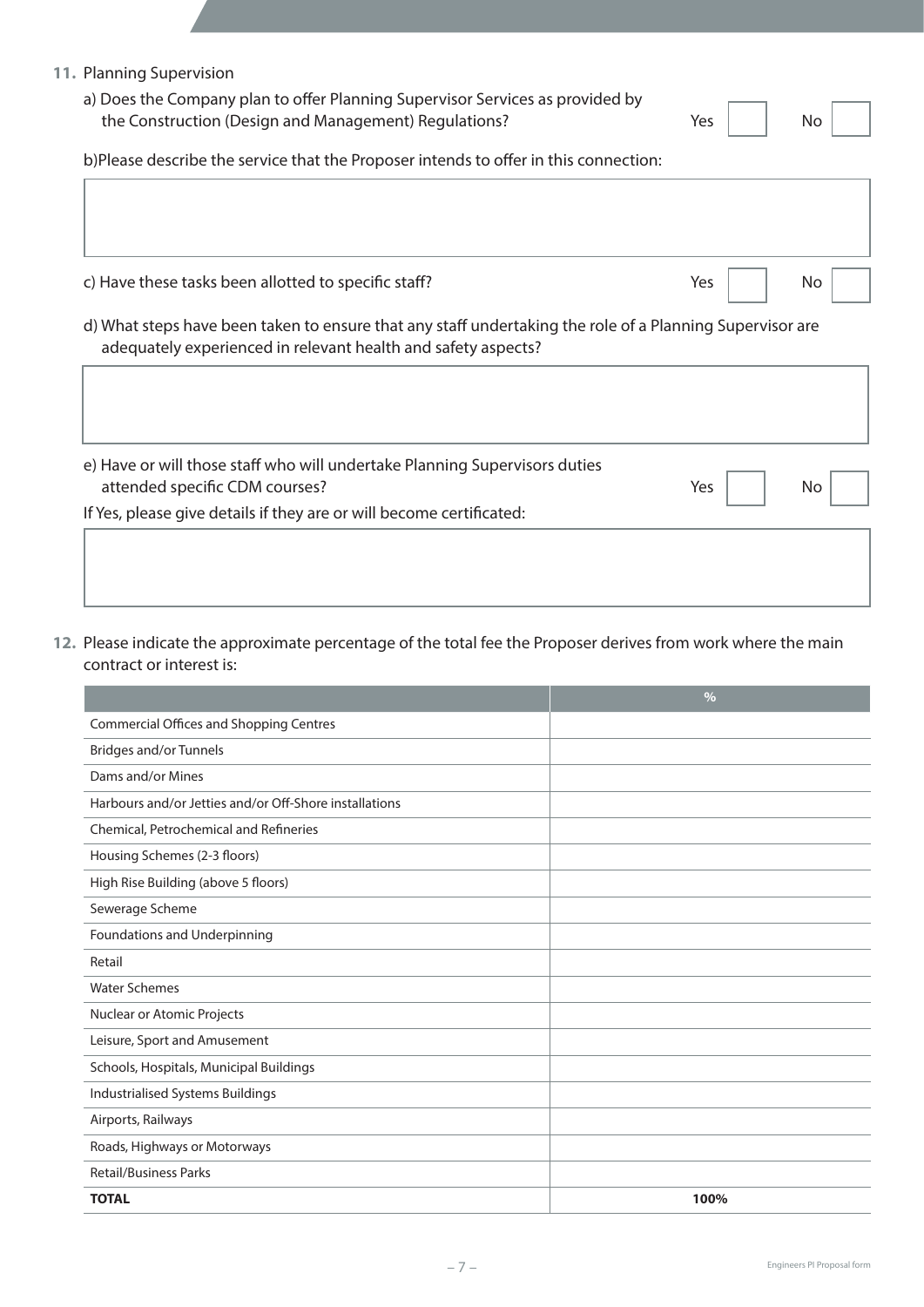| 13. Does the Company, or any Associated Company already mentioned undertake any contract which<br>involves any of the following:                                                                                                      |     |    |      |
|---------------------------------------------------------------------------------------------------------------------------------------------------------------------------------------------------------------------------------------|-----|----|------|
| a) Manufacture, Construction, Erection or Installation?                                                                                                                                                                               | Yes | No |      |
| b) Supply Materials, Plant Goods or Equipment?                                                                                                                                                                                        | Yes | No |      |
| c) Provision of Software?                                                                                                                                                                                                             | Yes | No |      |
| If Yes to a), b), or c) above, please give full details:                                                                                                                                                                              |     |    |      |
|                                                                                                                                                                                                                                       |     |    |      |
| 14. What percentage of the Company's income is paid to sub-contractors appointed<br>by the Proposer?                                                                                                                                  |     |    | $\%$ |
| b) Please give full details of the work undertaken by sub-contractors:                                                                                                                                                                |     |    |      |
|                                                                                                                                                                                                                                       |     |    |      |
| c) Does the Proposer accept contractual responsibility for sub-contractors<br>(rather then simply appointing them)?                                                                                                                   | Yes | No |      |
| d) Does the Proposer ensure that such sub-contractors have entered into a<br>binding contract accepting full responsibility for their own professional<br>neglect, error or omission and does the Proposer ensure the sub-contractors |     |    |      |
| carry and maintain in force Professional Indemnity insurance?                                                                                                                                                                         | Yes | No |      |
| e) Does the Proposer check that the sub-contractor has adequate resources?                                                                                                                                                            | Yes | No |      |
| f) Do you require cover for sub-contractors?                                                                                                                                                                                          | Yes | No |      |
| 15. a) Have any major changes in the Company's activities /structure taken place in<br>the last twelve months?                                                                                                                        | Yes | No |      |
| If Yes, please give full details:                                                                                                                                                                                                     |     |    |      |
|                                                                                                                                                                                                                                       |     |    |      |
| b) Are there any major changes in the Company's activities/structure/fee growth<br>expected in the next twelve months?<br>If Yes, please give full details:                                                                           | Yes | No |      |
|                                                                                                                                                                                                                                       |     |    |      |
| c) Is cover required for any previous activity, now ceased, which is different from<br>that declared within the proposal form?                                                                                                        | Yes | No |      |
| If Yes, please give full details:                                                                                                                                                                                                     |     |    |      |
|                                                                                                                                                                                                                                       |     |    |      |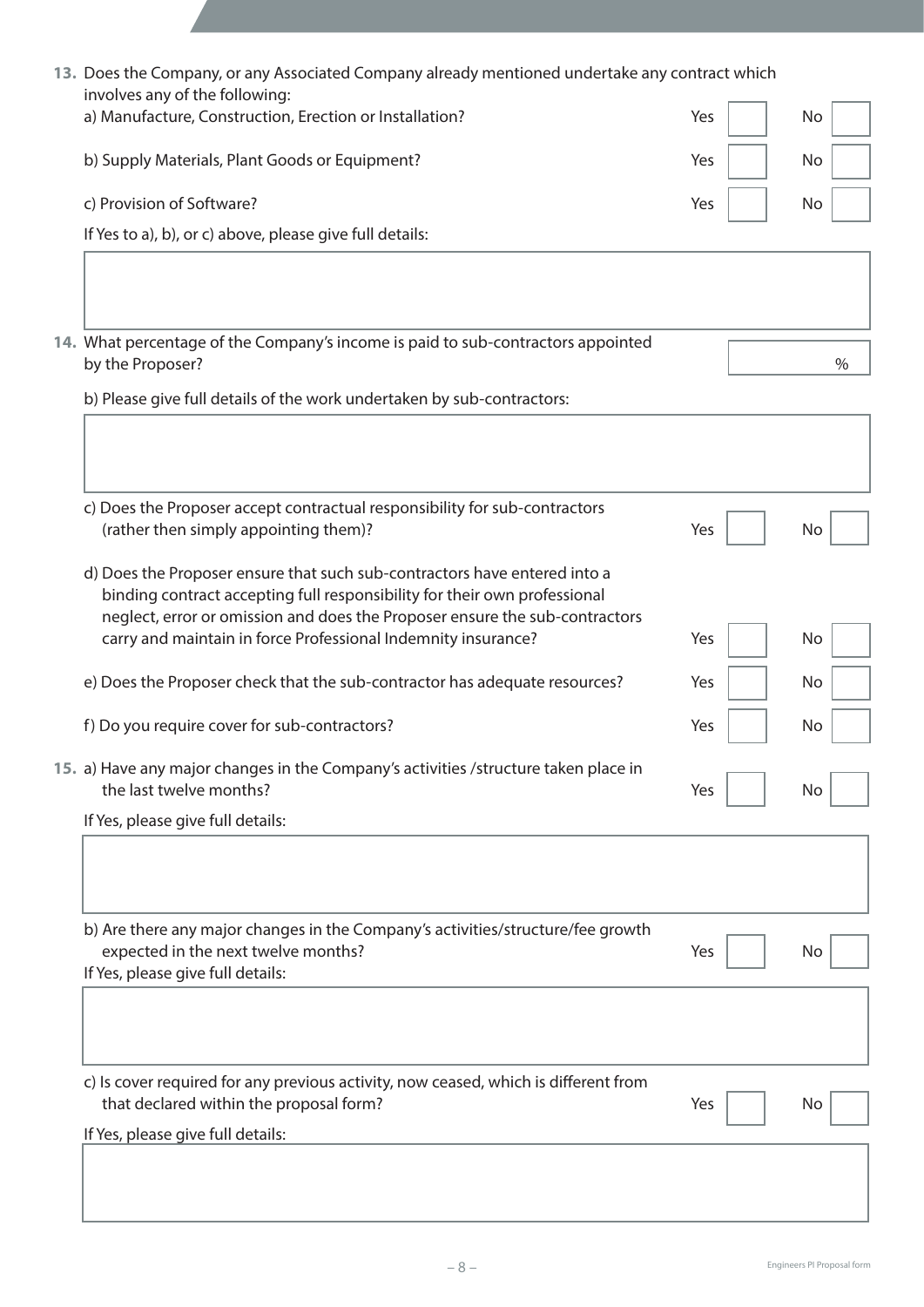|                                                                                                                                                                           | Yes | No  |  |
|---------------------------------------------------------------------------------------------------------------------------------------------------------------------------|-----|-----|--|
| If Yes, please give full details:                                                                                                                                         |     |     |  |
| b) What percentage of income is derived from Associated Companies as detailed above?                                                                                      |     |     |  |
| c) Is, or has, the Proposer(s) been a member of a consortium, group practice, joint<br>venture, strategic alliance or involved in any single project partnership?         | Yes | No  |  |
| d) Does the Proposer intend to enter in to any joint venture within the next<br>twelve months?                                                                            | Yes | No  |  |
| If Yes to c) or d), please give full details:                                                                                                                             |     |     |  |
|                                                                                                                                                                           |     |     |  |
| NB. Please note that special arrangements must be made with insurers if indemnity is to be granted.                                                                       |     |     |  |
| e) Does the Proposer check the competence, financial standing and insurance<br>status of joint venture partners?                                                          | Yes | No  |  |
| f) Has the Company or any Principal or Director been a Partner, Principal or Director or<br>been associated with any business which has ceased trading either voluntarily |     |     |  |
| or compulsorily?<br>If Yes, please give full details:                                                                                                                     | Yes | No. |  |
|                                                                                                                                                                           |     |     |  |
| g) Has any Principal or Director been made personally bankrupt?                                                                                                           | Yes | No  |  |
| If Yes, please provide full details:                                                                                                                                      |     |     |  |
|                                                                                                                                                                           |     |     |  |
|                                                                                                                                                                           | Yes | No. |  |
| status in compliance with relevant legislation?                                                                                                                           |     |     |  |
|                                                                                                                                                                           |     |     |  |
| 17. a) Does the Proposer keep current, accurate and proper records of their financial<br>If No, please provide full details:                                              |     |     |  |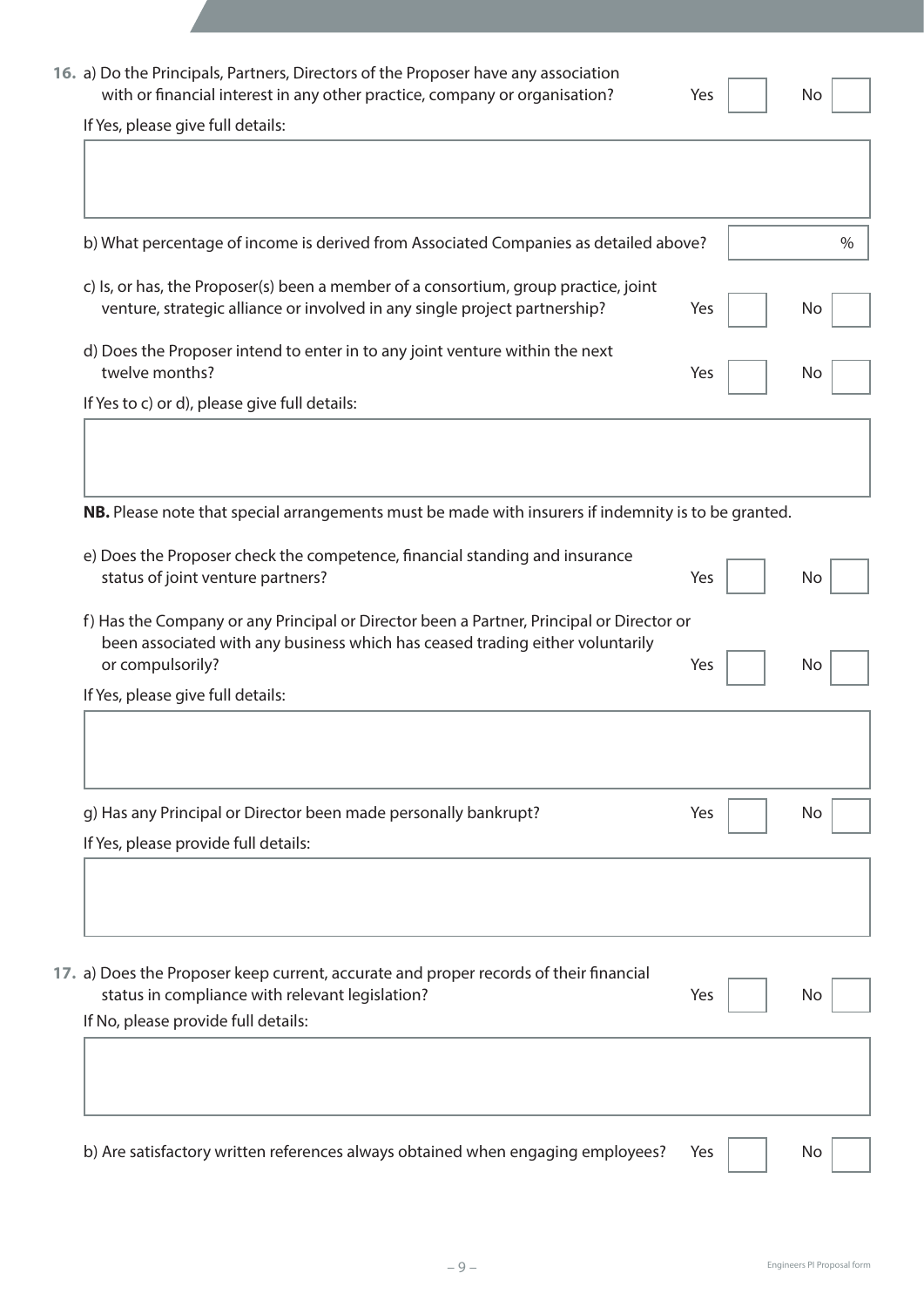| c) Are procedures kept in place to ensure that the Proposer is able to provide adequate<br>and properly qualified resources to fulfill all contractual and/or legal obligations?       |                           | <b>Yes</b> | No  |
|----------------------------------------------------------------------------------------------------------------------------------------------------------------------------------------|---------------------------|------------|-----|
| d) Are all non-qualified and newly qualified staff kept under adequate supervision<br>by a principal, director, partner or senior professionally qualified employee?                   |                           | Yes        | No. |
| e) Is there a clearly defined control mechanism in place to minimise the risk of<br>loss or damage to Documents held by or on behalf of the Proposer?                                  |                           | Yes        | No. |
| f) Is there a clearly defined and documented checking or audit procedure in place<br>to ensure that any procedures or mechanisms referred to in a-e are complied<br>with at all times? |                           | Yes        | No  |
| g) If the Company inserts any standard disclaimers in reports or letters, please attach a copy of such and<br>describe circumstances in which such are used.                           |                           |            |     |
| <b>Standard Disclaimers</b>                                                                                                                                                            | <b>Circumstances Used</b> |            |     |
|                                                                                                                                                                                        |                           |            |     |
| 18. a) Does the Company operate any internal Quality Assurance Systems?                                                                                                                |                           | Yes        | No  |
| If Yes, please give full details                                                                                                                                                       |                           |            |     |
|                                                                                                                                                                                        |                           |            |     |
| b) Does the Company operate/insist on compliance with any Continual                                                                                                                    |                           |            |     |

- c) When sub-contractors or specialist consultants are engaged in connection with any commission, has the Company in the past ensured, and will the Company in the future endeavour to ensure, that such consultants are appointed directly by and paid by the client? No
- d) Does the Company give advice on product suitability or installation techniques? Yes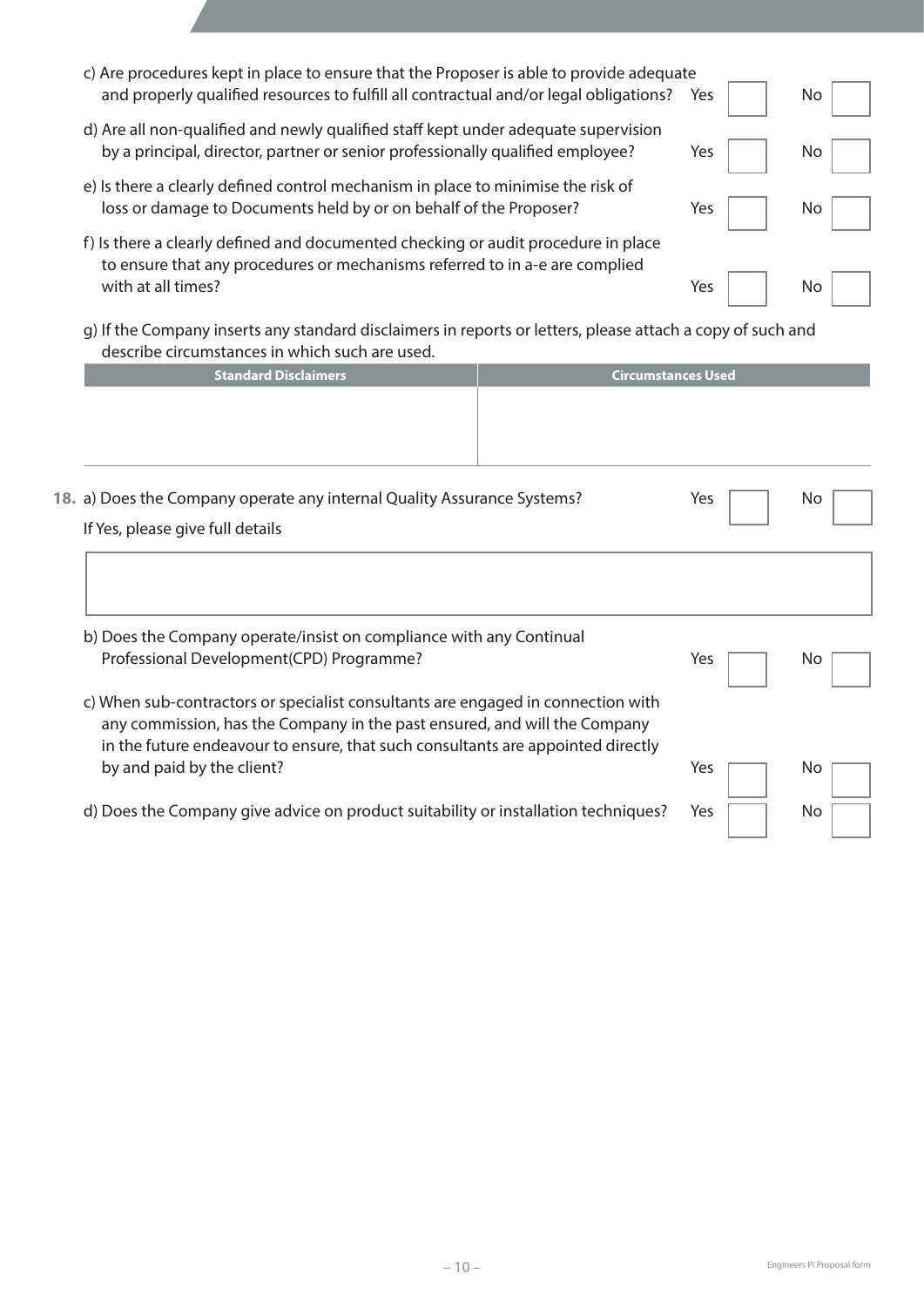# **PREVIOUS/CURRENT INSURANCE**

| 1. | Does the Proposer currently have a Professional Indemnity Insurance policy in force? Yes                                                   |            |            |     | No         |  |
|----|--------------------------------------------------------------------------------------------------------------------------------------------|------------|------------|-----|------------|--|
|    | If Yes:                                                                                                                                    |            |            |     |            |  |
|    | a) Insurer                                                                                                                                 |            |            |     |            |  |
|    | b) Expiry Date                                                                                                                             |            |            |     |            |  |
|    | c) Limit of Indemnity<br>(Please state if Aggregate<br>or any one claim)                                                                   |            |            |     |            |  |
|    | d) Excess                                                                                                                                  |            |            |     |            |  |
|    | e) Premium                                                                                                                                 |            |            |     |            |  |
|    | f) Expiry Retroactive Date                                                                                                                 |            |            |     |            |  |
| 2. | Has any previous policy for Professional Indemnity insurance been cancelled<br>or refused or had any special terms imposed by any insurer? |            |            | Yes | <b>No</b>  |  |
|    | If Yes, please provide full details:                                                                                                       |            |            |     |            |  |
|    |                                                                                                                                            |            |            |     |            |  |
| 3. | Please indicate the Limit of Indemnity required:                                                                                           |            |            |     |            |  |
|    | €1,000,000<br>€500,000                                                                                                                     | €1,500,000 | €2,000,000 |     | €2,500,000 |  |
|    | €3,000,000<br>€5,000,000                                                                                                                   |            |            |     |            |  |
|    | Please specify if other:                                                                                                                   |            |            |     |            |  |
| 4. | What Excess is the Proposer prepared to carry uninsured?                                                                                   |            |            |     |            |  |
|    | €1,000, €2,500, €5,000, €10,000 or 'Other'                                                                                                 |            |            |     |            |  |

# **CLAIMS/CIRCUMSTANCES INFORMATION**

| Have any claims alleging negligent act, error or omission (successful or otherwise)<br>been made against you, your predecessors in business, or present or past partners,<br>principals or directors? | Yes | No |  |
|-------------------------------------------------------------------------------------------------------------------------------------------------------------------------------------------------------|-----|----|--|
| If Yes, have such matters been notified to current or previous Underwriters?                                                                                                                          | Yes | No |  |
| Please provide full details:                                                                                                                                                                          |     |    |  |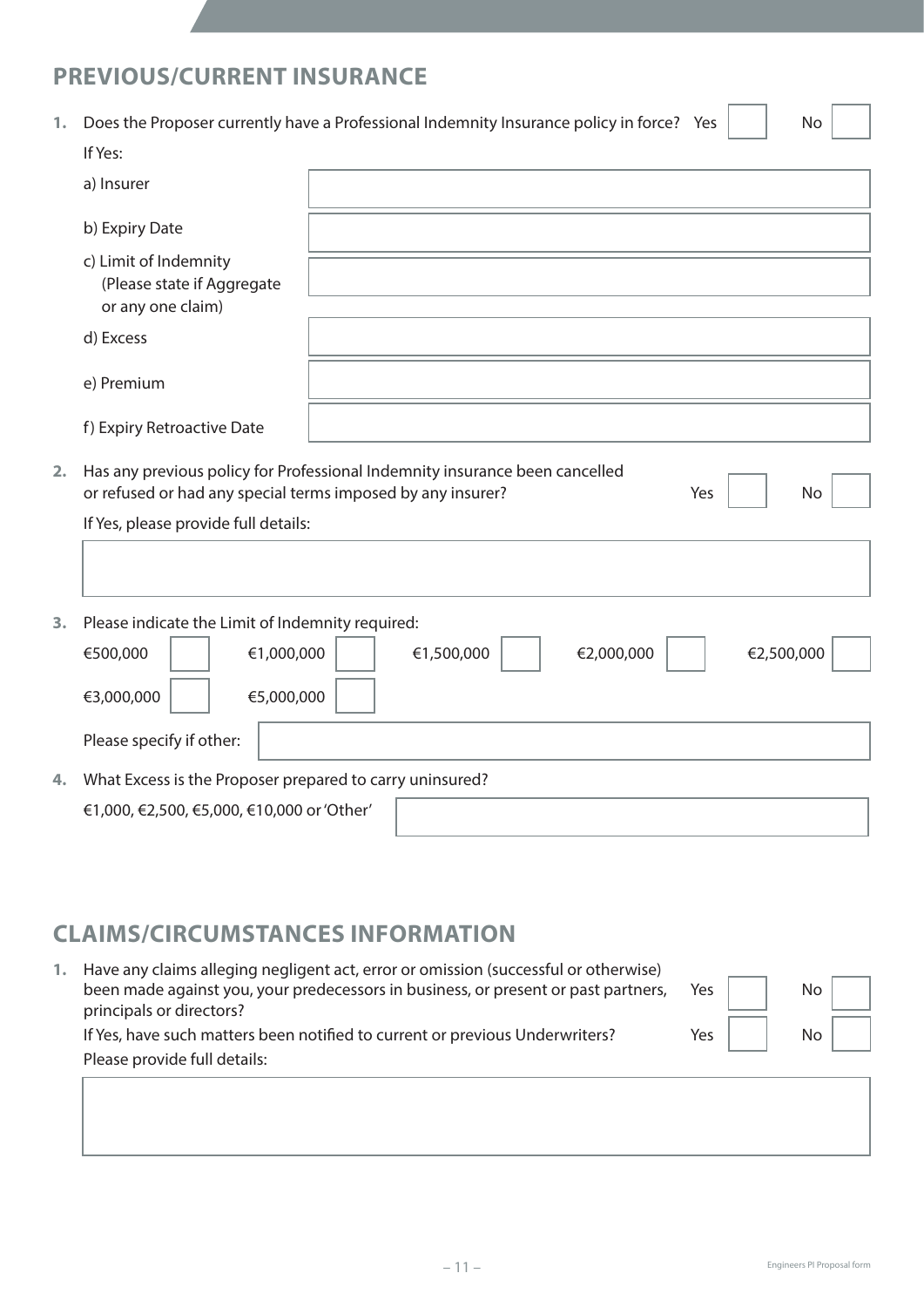| 2. Are you or any partners, directors or principals, after having made full enquires, including of all staff, aware of |
|------------------------------------------------------------------------------------------------------------------------|
| any of the following matters:                                                                                          |

| 4. | Are there any other Material facts which ought to be disclosed?<br>If Yes, please provide full details on a separate sheet.                                                                             | Yes | No. |
|----|---------------------------------------------------------------------------------------------------------------------------------------------------------------------------------------------------------|-----|-----|
|    |                                                                                                                                                                                                         |     |     |
| 3. | Is any person within the Company facing or have they ever faced criminal<br>investigations or disciplinary proceedings by any Institute or other relevant body?<br>If Yes, please provide full details: | Yes | No. |
|    | If Yes, please provide full details:                                                                                                                                                                    |     |     |
|    | b) The receipt of any complaints, whether oral or in writing, regarding services<br>performed or advice given by you?                                                                                   | Yes | No. |
|    | a) Any circumstances which may give rise to a claim against you, your predecessors<br>in business or any past or present partner, director principal or employees?                                      | Yes | No. |

# **DATA PROTECTION**

OBF Insurance Group Ltd. recognise that protecting personal information including sensitive personal information is very important and we recognise that you have an interest in how we collect, use and share such information. Our Data Protection Policy is in line with the requirements under the General Data Protection Regulations (GDPR) which are effective from 25 May 2018.

Please read the following carefully as it contains important information relating to the information that you give us or has been provided to us on your behalf. If you provide information relating to anyone other than yourself, you are responsible for obtaining their consent to the use of their data in the manner outlined below.

Full details of how we collect, use, store and protect your data can be found in our Data Privacy Notice, a copy of which is available on request or via our website, www.obf.ie.

### **What does OBF Insurance Group Ltd. do with your personal data?**

Information you provide will be used by OBF Insurance Group Ltd. for the purposes of processing your application and administering your insurance policy. OBF Insurance Group Ltd. may need to collect sensitive personal data relating to you (such as medical or health records) in order to process your application and/or any claim made.

All information supplied by you will be treated in confidence by OBF Insurance Group Ltd. and will not be disclosed to any third parties except (a) to our agents, sub-contractors and reinsurers (b) to third parties involved in the assessment, administration or investigation of a claim (c) where your consent has been received or (d) to meet our legal or regulatory obligations. In order to provide you with products and services this information will be held in the data systems of OBF Insurance Group Ltd. or our agents or subcontractors. The data is held on servers with multiple layers of security. Please note that some servers which may hold your data are located outside the EU.

We will hold data collected from you for the duration of our business relationship with you and for six years after that. This is a requirement under the Central Bank's Consumer Protection Code 2012. Your data may be used for the purposes of automated decision making but will not be used for profiling purposes.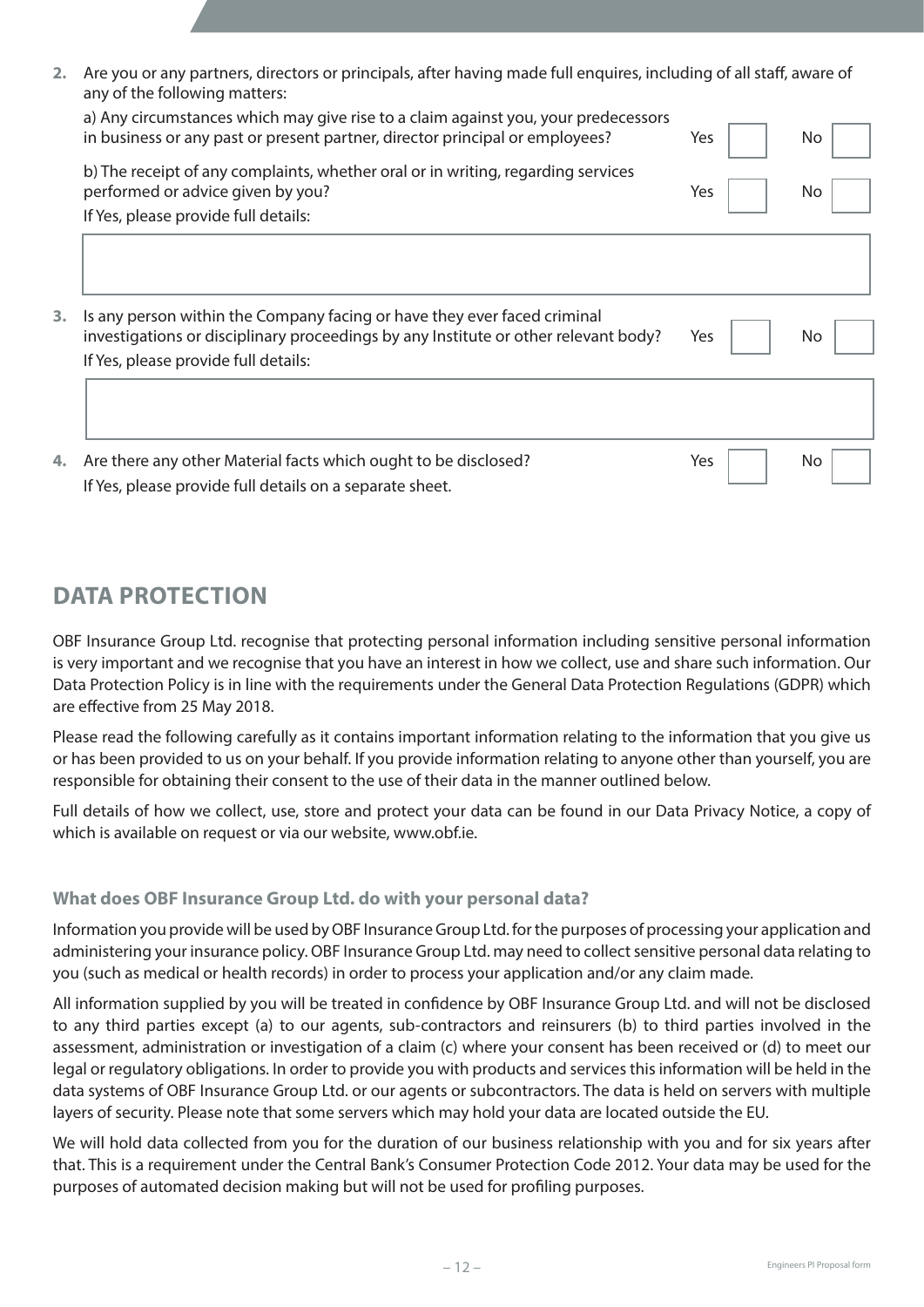OBF Insurance Group Ltd. may pass your information to other companies for processing on its behalf. OBF Insurance Group Ltd. will ensure that its transfer of data is lawful and that your information is kept securely and only used for the purpose for which it was provided.

Calls to and from OBF Insurance Group Ltd. are recorded for quality assurance or verification purposes.

### **Your Rights under our Data Protection Policy**

You have the right to :

- Access the data we hold about you
- Have the data we hold about you transferred to another person or organisation
- Have inaccurate data about you corrected
- Have information about you erased (this could affect our ability to process your business)
- Object to direct marketing from us
- Restrict the processing of your data (this could affect our ability to process your business)
- Make a complaint to us about the implementation of our data protection policy and procedures.

To access the data we hold about you, you will need to complete and submit a Data Access Request Form, available on request or via our website.

#### **Data Breaches**

In the event of a data breach which results in your personal data being compromised, we will advise the Data Protection Commissioner within 72 hours at most, unless the data was encrypted or anonymised. Were there is a high risk to your rights, as set out in the GDPR, we will also advise you of the details of the breach and the steps we have taken to rectify it and prevent its recurrence.

#### **Fraud Prevention, Detection and Claims History**

In order to prevent and detect fraud as well as the non-disclosure of material information, and in addition to comply with money-laundering legislation, OBF Insurance Group Ltd. may at any time:

- Share information about you with companies or organisations outside OBF Insurance Group Ltd. including, where appropriate, private investigators and public bodies including An Garda Siochana
- Check your details with fraud prevention agencies as well as databases and other sources of information including, but not limited to, the insurance industry claims database known as InsuranceLink. For information on the functioning of InsuranceLink, please visit insurancelink.ie.